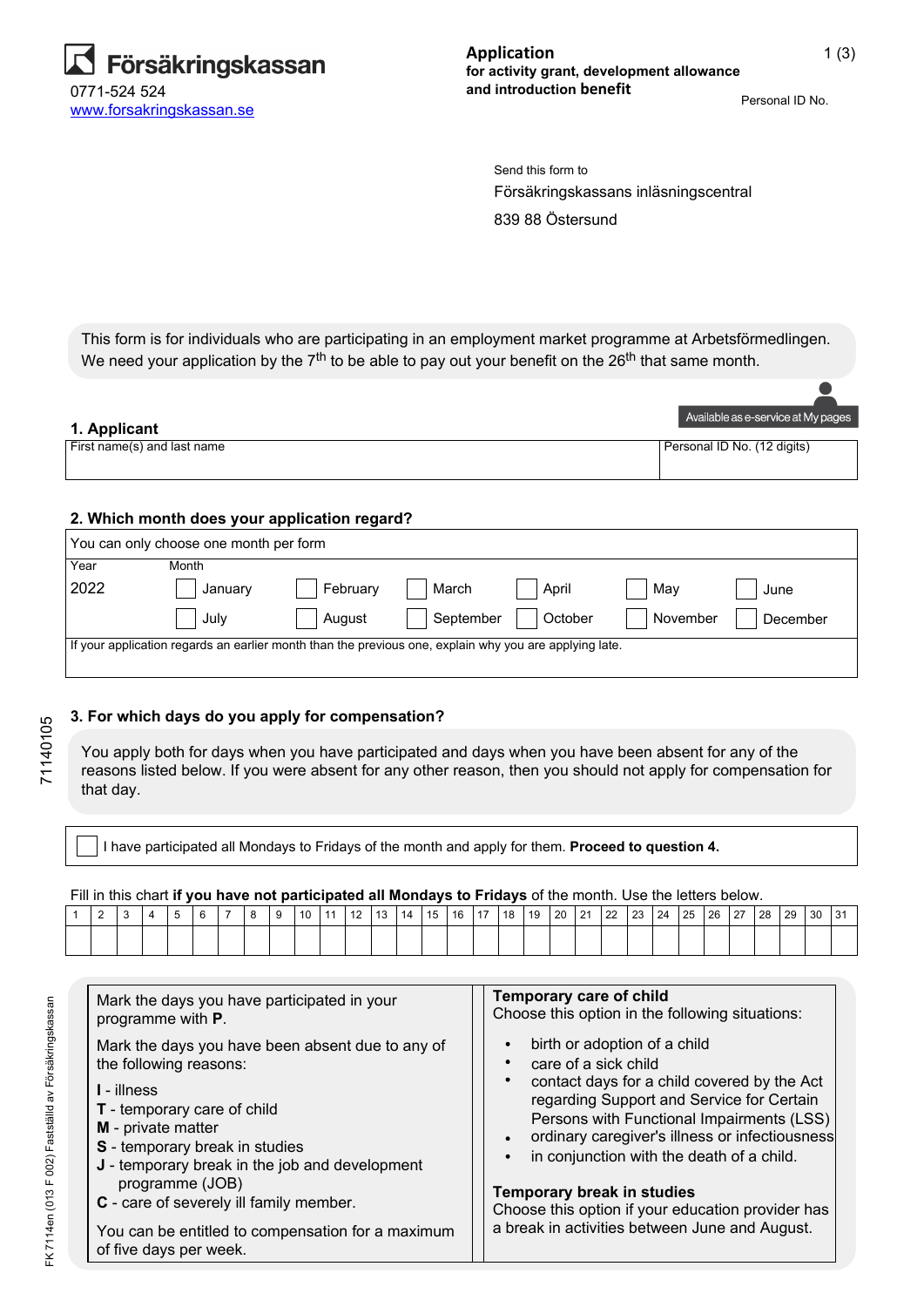# **3.a If you have been sick**

| Did you report your absence to Arbetsförmedlingen on the same day that you became sick?                                                                                          |  |  |  |  |  |  |  |  |
|----------------------------------------------------------------------------------------------------------------------------------------------------------------------------------|--|--|--|--|--|--|--|--|
| Yes<br>No. You can clarify why:                                                                                                                                                  |  |  |  |  |  |  |  |  |
| Fill in here if you have been absent due to illness for more than seven days<br>Did either you or your doctor submit a doctor's certificate to Arbetsförmedlingen?<br>Yes<br>No. |  |  |  |  |  |  |  |  |
| 3.b If you have been absent because of a private matter                                                                                                                          |  |  |  |  |  |  |  |  |

#### **3.b If you have been absent because of a private matter**

|             | Did Arbetsförmedlingen approve your absence? |
|-------------|----------------------------------------------|
| $\vert$ Yes | No                                           |
|             |                                              |

# **3.c If you have had a temporary break in your studies**

| Did you report your absence to Arbetsförmedlingen? |    |  |  |  |  |  |  |  |  |
|----------------------------------------------------|----|--|--|--|--|--|--|--|--|
| Yes                                                | No |  |  |  |  |  |  |  |  |

### **3.d If you have had a temporary break in your JOB**

| Did Arbetsförmedlingen approve your absence? |  |
|----------------------------------------------|--|

No

 $\sqrt{ }$ 

# **4. Provide information about salary, other employment benefits and occupational pension**

# **4.a Fill in which days you have worked and how much you have earned (SEK before tax)**

When applying for compensation for a day's work, you must give details of how much you have earned that day. The same applies when you have worked in the evening or throughout the night.

You must report your earnings per day regardless of whether you are paid monthly, hourly, receive remuneration or any other forms of salary payments. Any holiday pay, unsocial working hours allowance or sick pay that you may have received must also be included.

| Day              | Salary per<br>day | Hours | <b>Minutes</b> | Day    | Salary per<br>day | Hours | <b>Minutes</b> | Day | Salary per<br>day | Hours | Minutes |
|------------------|-------------------|-------|----------------|--------|-------------------|-------|----------------|-----|-------------------|-------|---------|
| $\mathbf{1}$     |                   |       |                | 12     |                   |       |                | 23  |                   |       |         |
|                  |                   |       |                |        |                   |       |                |     |                   |       |         |
| $\overline{2}$   |                   |       |                | 13     |                   |       |                | 24  |                   |       |         |
| $\mathbf{3}$     |                   |       |                | 14     |                   |       |                | 25  |                   |       |         |
| $\overline{4}$   |                   |       |                | 15     |                   |       |                | 26  |                   |       |         |
| $\sqrt{5}$       |                   |       |                | $16\,$ |                   |       |                | 27  |                   |       |         |
| $\,6\,$          |                   |       |                | $17\,$ |                   |       |                | 28  |                   |       |         |
| $\overline{7}$   |                   |       |                | 18     |                   |       |                | 29  |                   |       |         |
| $\bf 8$          |                   |       |                | 19     |                   |       |                | 30  |                   |       |         |
| $\boldsymbol{9}$ |                   |       |                | 20     |                   |       |                | 31  |                   |       |         |
| 10               |                   |       |                | 21     |                   |       |                |     |                   |       |         |
| 11               |                   |       |                | 22     |                   |       |                |     |                   |       |         |